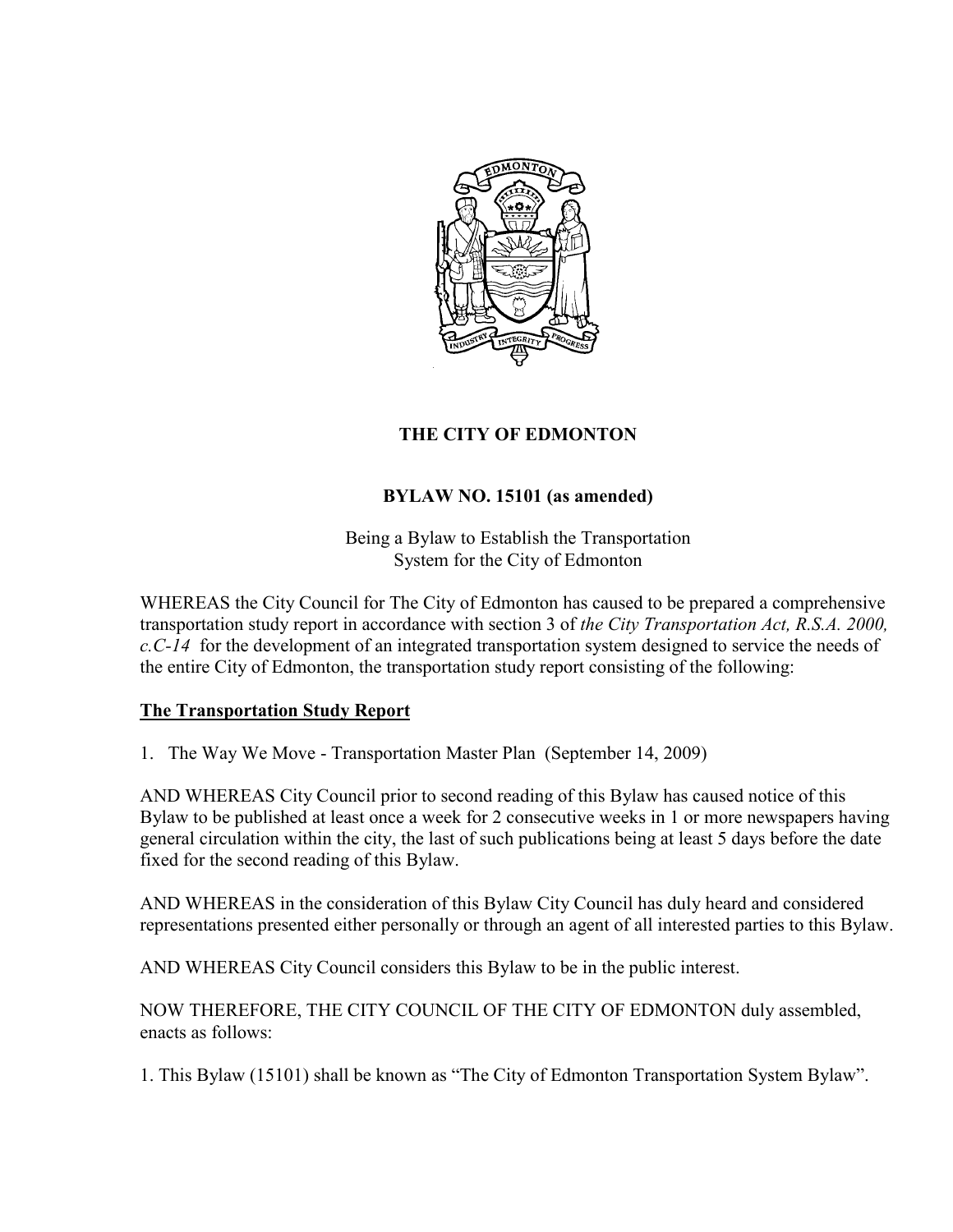2. In accordance with the transportation study reports herein before described, City Council hereby establishes a transportation system for the City of Edmonton consisting of the following:

a) That plan attached to this Bylaw entitled "The City of Edmonton Transportation System Bylaw" and incorporated as part of this Bylaw as Appendix "A".

b) That schedule attached to this Bylaw entitled "Physical Description of Arterial Roadways" and incorporated as part of this Bylaw as Appendix "B".

c) That schedule attached to this Bylaw entitled "Physical Description of Light Rail Transit" and incorporated as part of this Bylaw as Appendix "C".

d) That schedule attached to this Bylaw entitled "Description of arterial roadways under the direction, control and management of the Province of Alberta - City of Edmonton responsible for maintenance and rehabilitation" and incorporated as part of this Bylaw as Appendix "D".

subject to the following conditions, namely:

a) That the financial resources necessary for the construction of the said transportation system will be available to the City of Edmonton.

b) That the City of Edmonton may amend this Bylaw from time to time by the addition or deletion of transportation facilities or in any other manner, subject to the approval of the Lieutenant Governor in Council.

3. This Bylaw shall come into force on the date that it is approved by the Lieutenant Governor in Council.

4. The existing Transportation System Bylaw, Bylaw 13423 as amended and all its amendments, is hereby repealed effective the date on which Bylaw 15101 is approved by the Lieutenant Governor in Council.